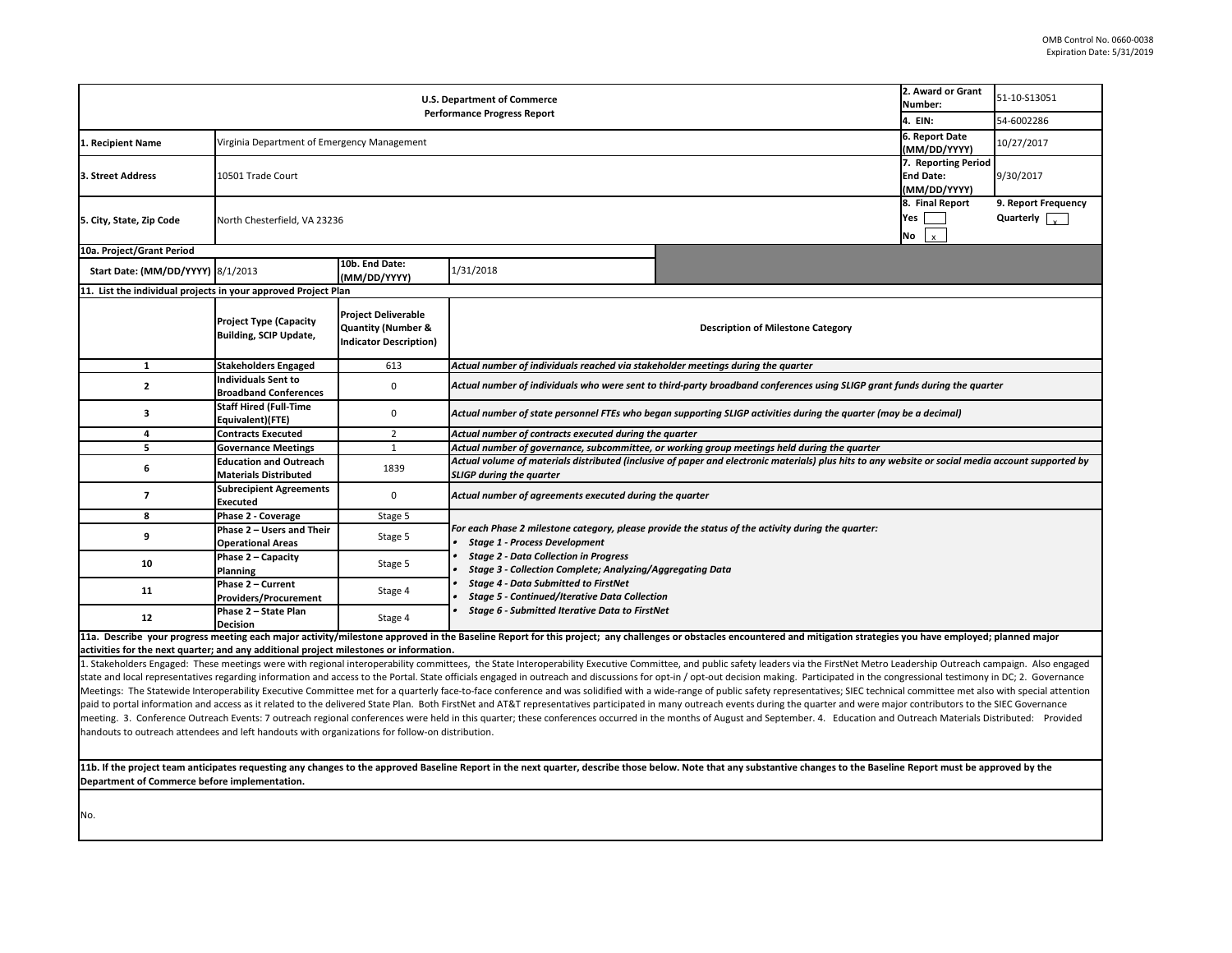| 13a. Subcontracts Table - Include all subcontractors. The totals from this table must equal the "Subcontracts Total" in Question 14f. |                                                                           |                                           |                                 |                      |                                      |                   |                 |                                                |                                   |
|---------------------------------------------------------------------------------------------------------------------------------------|---------------------------------------------------------------------------|-------------------------------------------|---------------------------------|----------------------|--------------------------------------|-------------------|-----------------|------------------------------------------------|-----------------------------------|
| <b>Name</b>                                                                                                                           | <b>Subcontract Purpose</b>                                                |                                           | <b>Type</b><br>(Vendor/Subrec.) | RFP/RFQ Issued (Y/N) | Contract<br><b>Executed</b><br>(Y/N) | <b>Start Date</b> | <b>End Date</b> | <b>Total Federal Funds</b><br><b>Allocated</b> | <b>Total Matching</b><br>Allocate |
| Regional Coordination/Outreach/Office<br>Mgr                                                                                          | Organize stakeholder meetings;<br>maintain website and awareness          | Caliper                                   | Vendor                          |                      | Y                                    | 10/1/2013         |                 |                                                |                                   |
| <b>Regional Coordination</b>                                                                                                          | <b>MACINAC</b>                                                            | All Hazards                               | Subrec                          | N                    | Y                                    | 2/25/2014         | 6/30/2016       | \$90,000                                       | \$22,500.00                       |
| <b>Project Management</b>                                                                                                             | Project Management and Support<br>for FirstNet                            | Center for Innovative<br>Technology (CIT) | Subrec                          | N                    | Y                                    | 7/1/2015          | 1/28/2018       | \$246,213                                      |                                   |
| Regional Coordination/Outreach/Office<br>Mgr                                                                                          | Organize stakeholder meetings;<br>maintain website and awareness          | Caliper                                   | Vendor                          | Y                    | Y                                    | 10/1/2013         | 1/31/2018       | \$229,072                                      |                                   |
| Interop Conference                                                                                                                    | APCO                                                                      |                                           |                                 | N                    | N.                                   |                   |                 | \$50,000                                       |                                   |
| Website Development and Deployment                                                                                                    | FirstNet Website for outreach and<br>information dissemination            | <b>VERT Mobile, LLC</b>                   | Vendor                          | $\mathsf{v}$         | Y                                    | 5/4/2017          | 1/31/2018       | \$34,491                                       |                                   |
| Regional State Plan Evaluation                                                                                                        | Multi independent review and<br>analysis of state plan                    | <b>Old Dominion University</b>            | Vendor                          | N                    | Y                                    | 8/4/2017          | 11/30/2017      | \$150,000                                      |                                   |
| <b>State Plan Evaluation</b>                                                                                                          | Independent review and analysis of<br>state plan                          | Televate                                  | Vendor                          | $\mathsf{v}$         | Y                                    | 7/17/2017         | 12/31/2017      | \$163,965                                      |                                   |
| Conference Planning, Logistics and<br>Coordinator                                                                                     | Lead in the support, planning and<br>facilitation of regional conferences | CADMUS                                    | Vendor                          | Y                    | Y                                    | 6/16/2017         | 9/30/2017       | \$97,125                                       |                                   |
| Conference Planning, Logistics and<br>Coordinator                                                                                     | Lead in the support, planning and<br>facilitation of regional conferences | TBD                                       | Vendor                          | N                    | N                                    |                   |                 | \$165,000                                      |                                   |

|                           |      | 12b. Staffing Table - Please include all staff that have contributed time to the project. Please do not remove individuals from this table. |                 |
|---------------------------|------|---------------------------------------------------------------------------------------------------------------------------------------------|-----------------|
| <b>Job Title</b>          | FTE% | <b>Project (s) Assigned</b>                                                                                                                 | Change          |
| <b>SWIC</b>               | 50%  | <b>PSBN, FirstNet</b>                                                                                                                       |                 |
| <b>IO Program Manager</b> | 50%  | <b>PSBN, FirstNet</b>                                                                                                                       | Hired Nov. 10th |
| <b>Program Assistant</b>  | 100% | <b>PSBN, FirstNet</b>                                                                                                                       | Hired Oct. 1st  |
| Administrative Assistant  | 100% | <b>PSBN, FirstNet</b>                                                                                                                       | Hired June 19   |
|                           |      |                                                                                                                                             |                 |

The State's Interoperability Executive Committee continues to be engaged and identified working groups/committees to assist in the evaluation of the FirstNet plan as access to the FristNet Portal to assist in their evaluation.

**13b. Describe any challenges encountered with vendors and/or subrecipients.** 

The total amount of contracts now exceeds the orginal budget due to the execution of CIT. Some costs that were orginally budgeted in non-contractual costs have bee

## **13. Subcontracts (Vendors and/or Subrecipients)**

|                 | presented to the Commonwealth. This group was identified with |                                                 |
|-----------------|---------------------------------------------------------------|-------------------------------------------------|
|                 |                                                               |                                                 |
|                 |                                                               |                                                 |
|                 |                                                               | Change                                          |
|                 |                                                               |                                                 |
|                 |                                                               | Hired Nov. 10th                                 |
|                 |                                                               | Hired Oct. 1st                                  |
|                 |                                                               | Hired June 19                                   |
|                 |                                                               |                                                 |
|                 |                                                               |                                                 |
| <b>End Date</b> | <b>Total Federal Funds</b><br><b>Allocated</b>                | <b>Total Matching Funds</b><br><b>Allocated</b> |
|                 |                                                               |                                                 |
| 6/30/2016       | \$90,000                                                      | \$22,500.00                                     |
| 1/28/2018       | \$246,213                                                     |                                                 |
|                 | \$229,072                                                     |                                                 |
| 1/31/2018       |                                                               |                                                 |
|                 |                                                               |                                                 |
|                 | \$50,000                                                      |                                                 |
| 1/31/2018       | \$34,491                                                      |                                                 |
| 11/30/2017      | \$150,000                                                     |                                                 |
| 12/31/2017      | \$163,965                                                     |                                                 |
| 9/30/2017       | \$97,125                                                      |                                                 |

**12a. If the project is not fully staffed, describe how any lack of staffing may impact the project's time line and when the project will be fully staffed.**

**12. Personnel** 

**11d. Describe any success stories or best practices you have identified. Please be as specific as possible.**

**11c. Provide any other information that would be useful to NTIA as it assesses this project's progress.**